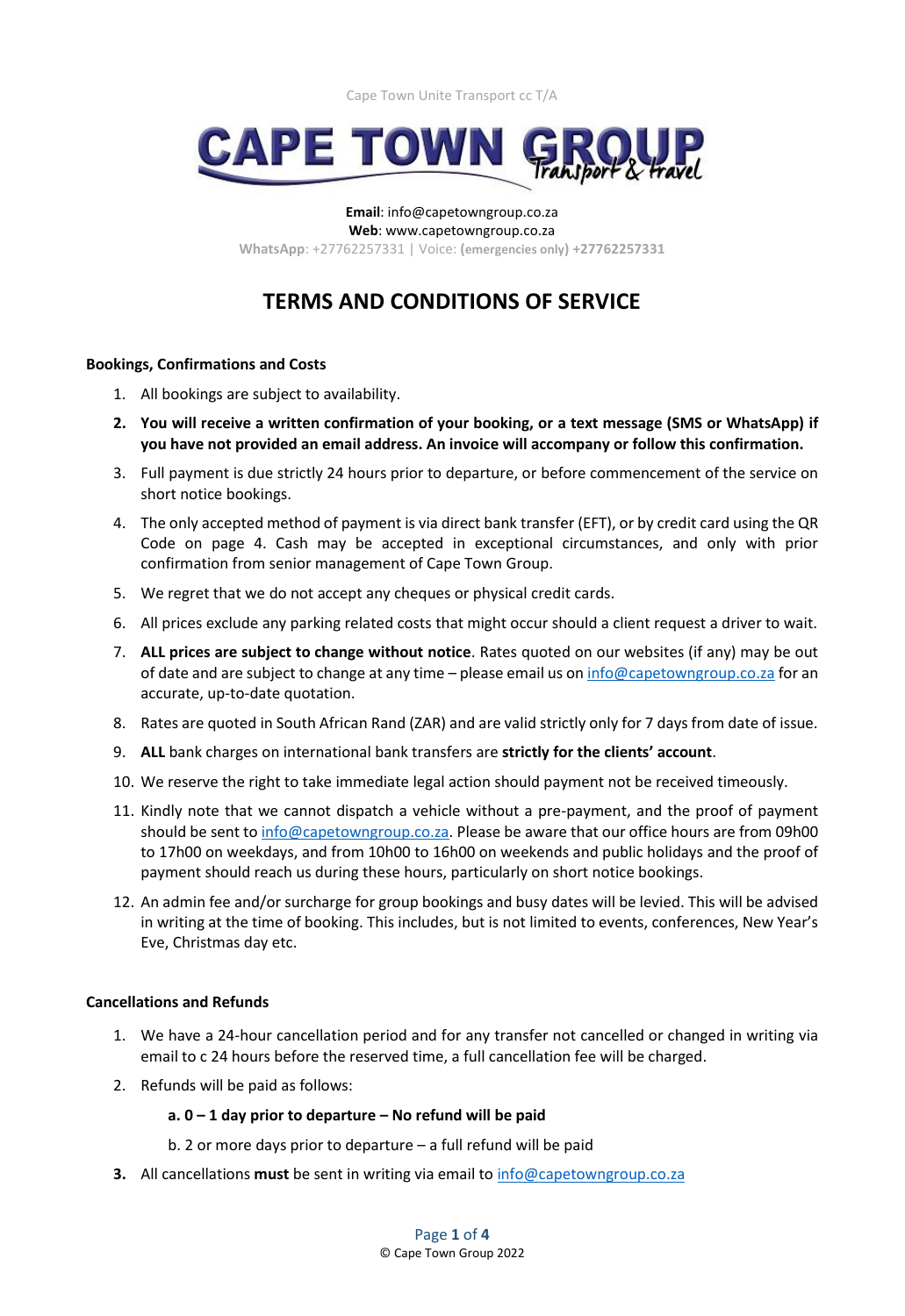## **No-shows and punctuality**

- 1. It is the responsibility of the client to ensure that sufficient time is allowed to arrive at their destination.
- **2. In the case of a no-show, the full booking fee will be charged, and we reserve the right to take immediate legal action should payment not be received.**
- 3. **The driver WILL depart the collection point 15 minutes after the scheduled collection time,** *except in the case of airport collections where we are aware of the time taken to clear customs and/or collect luggage, and when flights are delayed*. Please be considerate of the fact that our drivers are working on a fixed schedule, and delays will affect other paying clients.
- 4. **You hereby acknowledge that if (and only if) our schedule allows the driver to wait longer than 15 minutes, you will be charged R360 per hour or part thereof for waiting time.**
- 5. We request that you contact us via email or WhatsApp in case of change in flight plans (diverted, cancelled, or indefinitely delayed flights). Please keep our **emergencies only** contact number at hand – 0762257331.
- 6. If a flight is delayed, we will endeavour to monitor the situation and accommodate the change, as we are dependent on information provided to us by the Airport Company of South Africa (ACSA). **However, we will not be held liable for delays caused should ACSA provide us with erroneous information**.
- 7. Unforeseen circumstances may delay our service. **We request that clients wait 15 minutes after the scheduled collection time before making alternative arrangements**. If your driver is late for your collection by more than 15 minutes, you will not be charged for the transfer.
- **8. NB: Please ensure that we have a mobile number of the passenger(s) so that we can liaise with them should we be unexpectedly delayed.**
- 9. As much as we pride ourselves on our reliability and punctuality, unforeseen circumstances may delay or cancel our service without prior notice. Cape Town Group, their employees, agents, associates, and any other person indirectly in the employ or service of Cape Town Group will not be held liable for any loss, damage, injury, accident, death, delay or inconvenience to any person or their belongings. Cape Town Group reserves the right to refuse to undertake the conveyance of any passengers.
- 10. There will be no refunds or compensation for entertainment or air-conditioning system failure on our shuttle services.
- **11. NB: Any changes to your itinerary or route, or any new / extra bookings must be made with Cape Town Group (email [info@capetowngroup.co.za\)](mailto:info@capetowngroup.co.za) and not directly with the driver.**
- 12. If a passenger fails to join a transfer, no refund or rebate will be made.

## **Luggage**

- 1. Passengers are allowed to take onto a service one medium sized suitcase or rucksack, and one small item of 'hand luggage' with exception of a passenger with a wheelchair (must be conveyed to booking agent at time of booking). We shall have no obligation to carry luggage more than the permitted amount (as per standard airline regulations).
- 2. Passengers should carry their own personal luggage to the vehicles' luggage compartment. Unaccompanied luggage will not be carried for safety reasons.
- 3. Cape Town Group carries no responsibility for loss or damage to a passenger's luggage or personal belongings. We recommend that you take out travel insurance from a reputable insurer against all usual and normal risks of loss or damage.
- 4. Cape Town Group will not be held liable for any incidents whatsoever, to your personal items or luggage.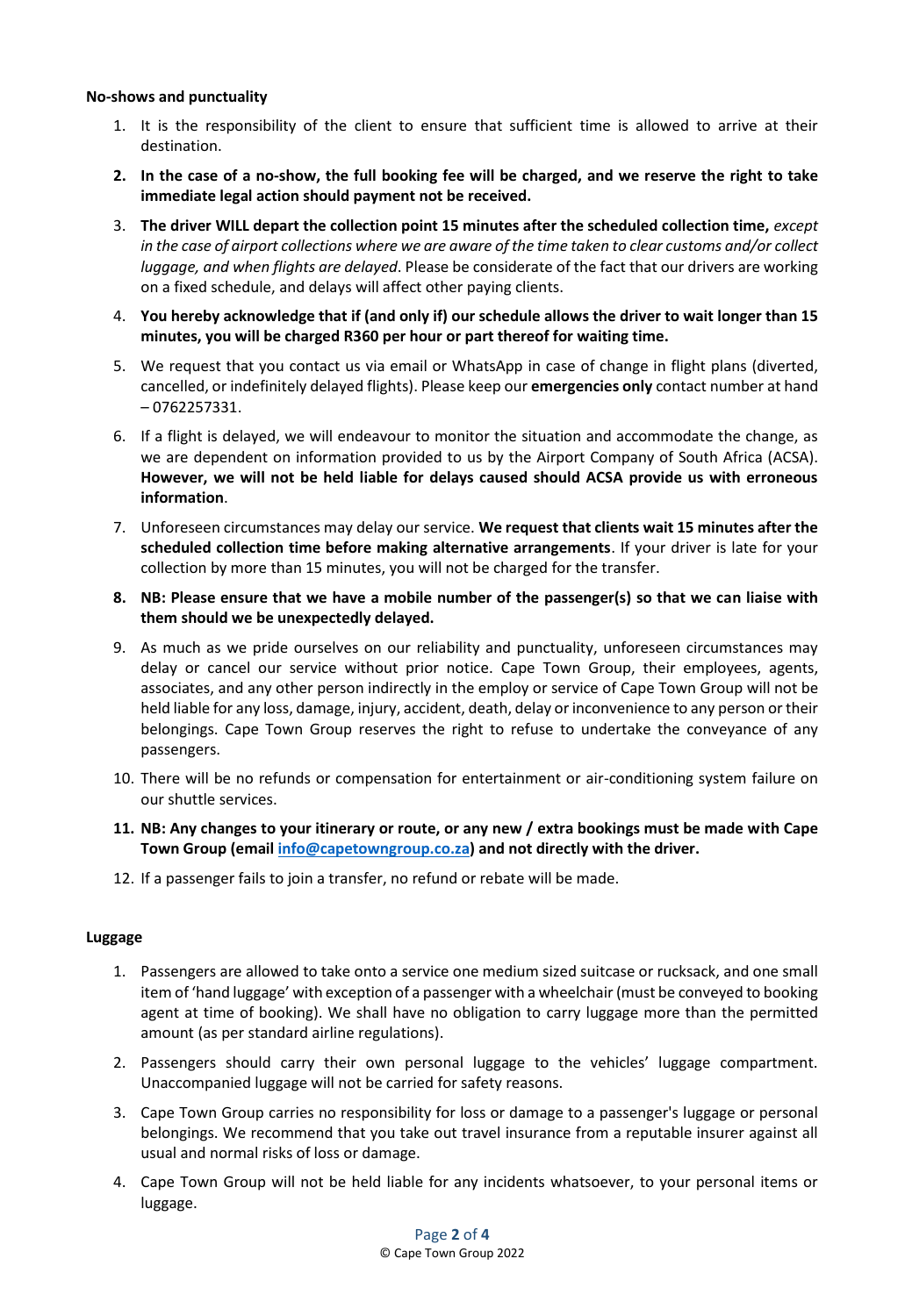## **Health and Safety**

- 1. The driver has the right to refuse any client who in his/her opinion is a danger to the driver, vehicle, or the other passengers.
- 2. In the interest of Health and Safety, Cape Town Group reserves the right to refuse admission to any of our services where it may hinder the health and safety of fellow passengers.
- 3. **Smoking and the consumption of alcoholic beverages, or excessive intoxication by use of alcohol or drugs is NOT permitted on our shuttle services under any circumstances** and passengers will be refused boarding at the sole discretion of the driver. In the event of the passenger being refused boarding, the passenger will forfeit any right to a refund or compensation. **Note that any open alcoholic beverages are forbidden by law in any vehicle.**
- 4. **You will be held fully responsible for valet and/or repair fees should you / your clients sully or damage our vehicles.**
- 5. No animals will be carried on Cape Town Group with exception of trained guide dogs accompanying a visually impaired passenger.
- 6. Cape Town Group will not be obliged to carry any child under the age of 13 years unless a responsible adult accompanies that child.
- 7. Cape Town Group is committed to passenger safety. Each vehicle is insured with passenger liability insurance. We only employ drivers that have been issued a Professional Driving Permit (PDP), which is obtained after they pass a medical examination and once a police clearance certificate has been issued. Our vehicles are maintained to high specification and are inspected daily by management to ensure your safety.
- **8.** Kindly note that we are bound by the laws set out by the South African Department of Transport. We are issued with road carrier permits annually, which allow us to legally transport passengers. One of the criteria of this permit is that **our vehicles are never under any circumstances allowed to exceed a speed of 100km/hr.** Furthermore, we would love to maintain our 100% passenger safety record, thus we ask for your patience and understanding in this regard. **Bearing this in mind, kindly ensure that you allow sufficient time to reach your destination.**

## **Privacy**

- 1. We completely respect your privacy at Cape Town Group and shall take all reasonable steps to protect the personal information of users. For the purpose of this clause, "personal information" shall be defined as detailed in the Protection of Personal Information Act 4 of 2013 (POPI).
- 2. For your convenience, a copy of the POPI act may be downloaded by following the link below: [https://www.gov.za/sites/default/files/gcis\\_document/201409/3706726-](https://www.gov.za/sites/default/files/gcis_document/201409/3706726-11act4of2013protectionofpersonalinforcorrect.pdf) [11act4of2013protectionofpersonalinforcorrect.pdf](https://www.gov.za/sites/default/files/gcis_document/201409/3706726-11act4of2013protectionofpersonalinforcorrect.pdf)
- 3. We will never sell, rent, or give away your name, email, or address to anyone ever. We will use your email address only to communicate with you about your orders and information from Cape Town Group.
- 4. Please note that if you register as a customer, your details will be kept in a secure server for your use the next time you book with us.
- 5. However, this information is exclusively used for the handling of your orders and for your added convenience. It will never be sold, rented, or given away to a third party.